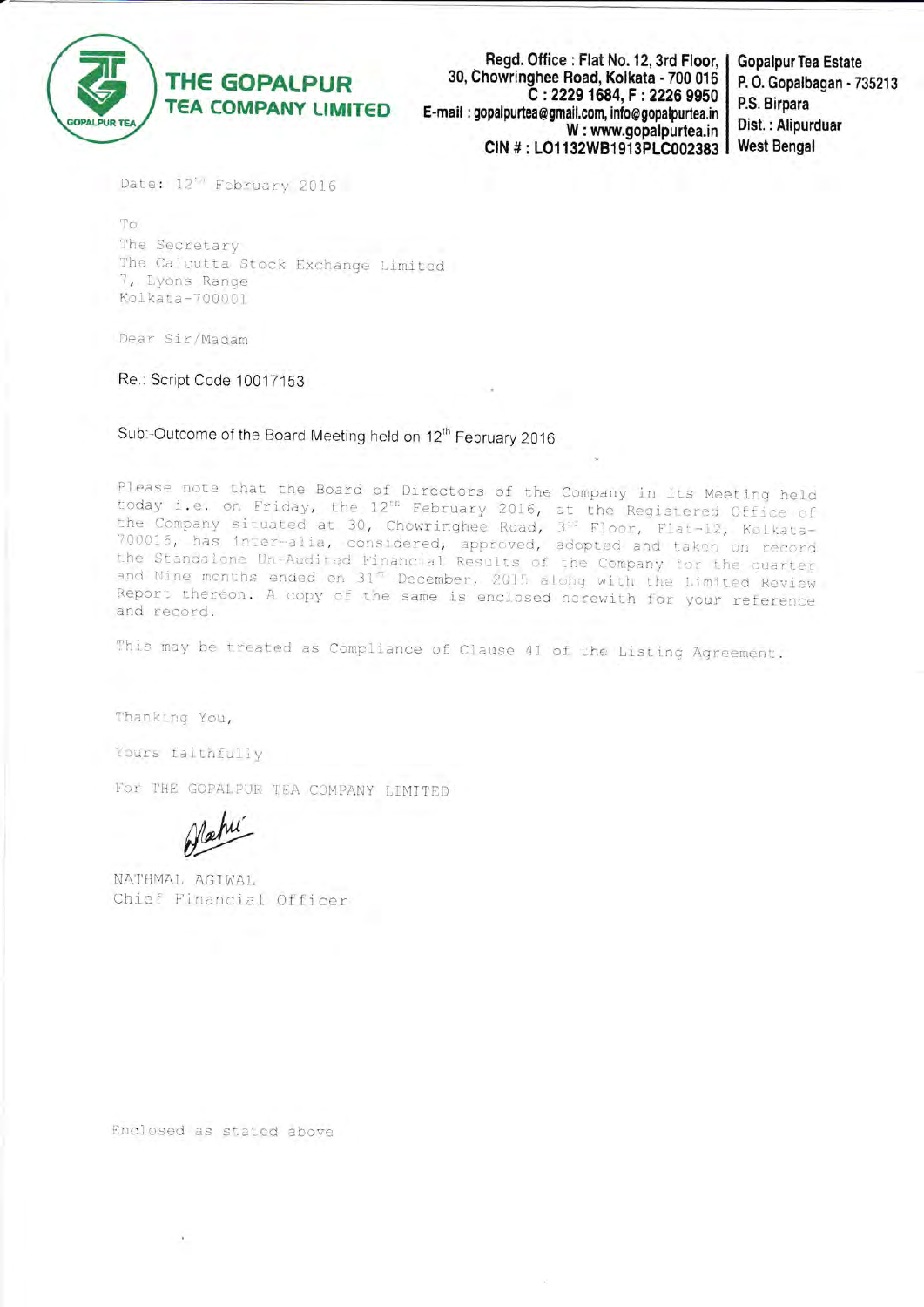# B.SNGHAL & CO Chartered Accountants

### LIMITED REVIEW REPORT

The Board of Directors The Gopalpur Tea Company Limited 30 Chowringhee Road Kolkata 700 016

i.

 $\ddot{\phantom{a}}$ 

- 1. We have reviewed the accompanying statement of un-audited financial results for the quarter ended  $31<sup>st</sup>$  December, 2015 in which are incorporated the results ('interim financial information') of The Gopalpur Tea Company Limited prepared by the Company pursuant to Clause 41 of the Listing Agreement with the Stock Exchanges in India, which has been initialed by us for identifioation purpose. This statement is the responsibility of the Company's management and has been approved by the Board of Directors/Committee of Board of Directors. Our responsibility is to issue a report on the Statement based on our review
- We conducted our review in accordance with the Standard on Review Engagement 2. (SRE) 2400, "Engagements to Review Financial Statements" issued by the Institute of Chartered Accountants of India. This Standard requires that we plan and perform the review to obtain moderate assurance as to whether the financial statements are free of material misstatement.
- 3. A review is limited primarily to inquiries of company personnel and analytical procedures applied to financial data and thus provides less assurance than an audit. We have not performed an audit and accordingly, we do not express an audit opinion.
- 4. Based on our review conducted as above, nothing has come to our attention that causes us to believe that the Statement prepared , fairly in all material respects, in accordance with the applicable Accounting Standards notified pursuant to the Companies as per Section 133 of the Companies Act, 2013 ard other recognized accounting practices and policies, has not disclosed the information required to be disclosed in terms of Clause 41 of the Listing Agreement including the manner in which it is to be disclosed, or that it contains any material misstatement.

Place : Kolkata Date:  $12^{th}$  February, 2016



For B. SINGHAL & CO Chartered Accountants FRN 312197E

> R. Kingdelwol ( B.P. Khandelwal)

Partner Mem. No. 061382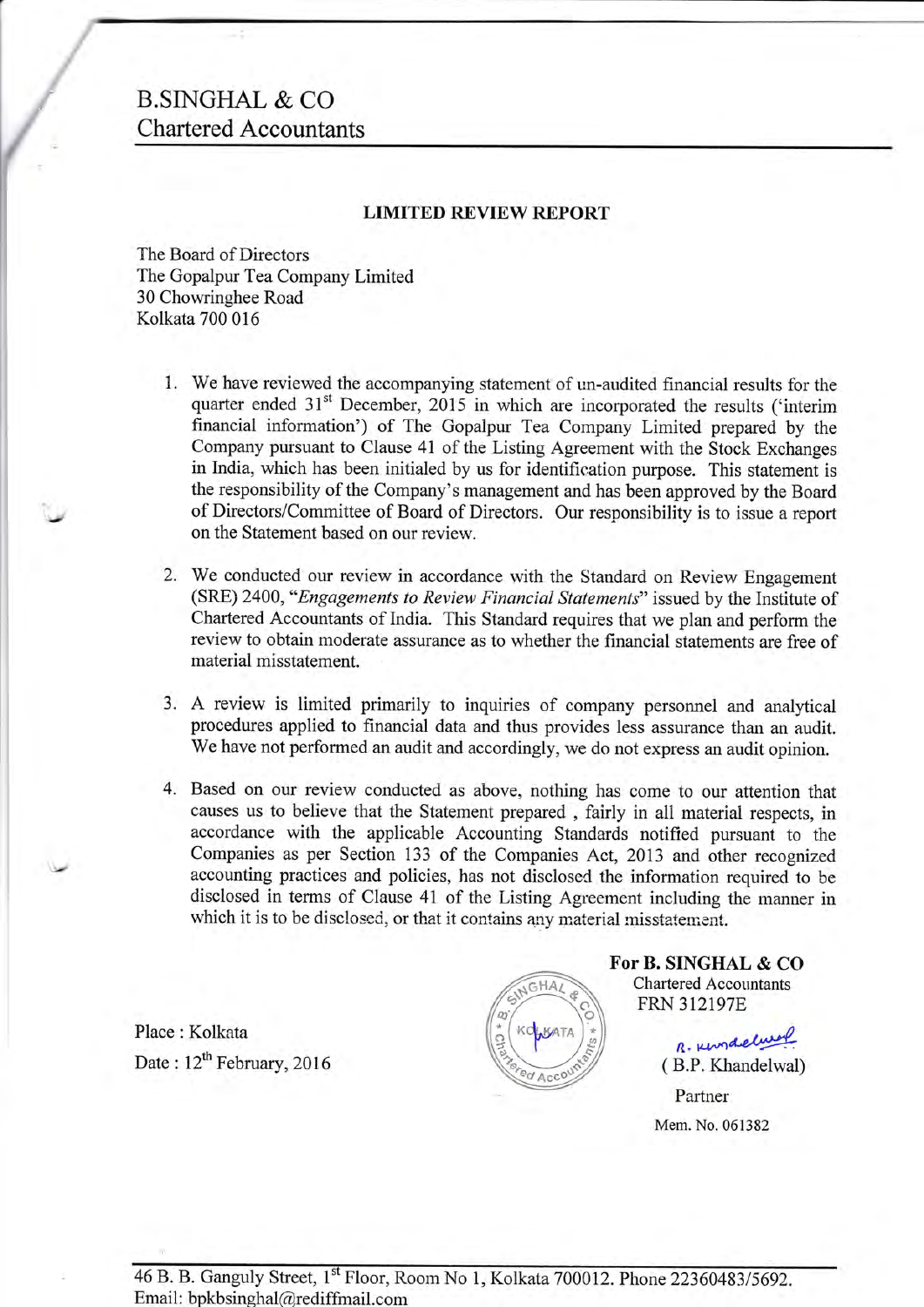### THE GOPALPUR TEA CO. LTD.

Corporate Identity Number: L01132WB1913PLC002383<br>
Regd. Office : Flat-12, 3rd floor, 30 Chowringhee Road, Kolkata-700016<br>
Phone : 033-22291725, Email : gopalpurtea@gmail.com

## UN-AUDITED FINANCIAL RESULTS FOR THE QUARTER / NINE MONTHS ENDED 31ST DECEMBER 2015

### $\epsilon$  PARTI

|                | Particulars                                                                     | <b>Three Months</b> |                     |                     | Nine Months              |                     | Year                |
|----------------|---------------------------------------------------------------------------------|---------------------|---------------------|---------------------|--------------------------|---------------------|---------------------|
| SI.<br>No.     |                                                                                 | Ended<br>31.12.2015 | Ended<br>30.09.2015 | Ended<br>31.12.2014 | Ended<br>31.12.2015      | Ended<br>31.12.2014 | Ended<br>31.03.2015 |
|                |                                                                                 |                     | (Un Audited)        |                     | (Un Audited)             |                     | (Audited)           |
| 1              | Income from operations                                                          |                     |                     |                     |                          |                     |                     |
|                | (a)Net Sales/Income from Operations                                             | 415.56              | 543.72              | 472.08              | 1314.25                  | 986.18              | 1,712.52            |
|                | (b)Other Operating Income                                                       |                     |                     |                     |                          |                     |                     |
|                | Total income from operations (net)                                              | 415.56              | 543.72              | 472.08              | 1,314.25                 | 986.18              | 1,712.52            |
| $\overline{2}$ | Expenses                                                                        |                     |                     |                     |                          |                     |                     |
|                | (a) Purchases of stock-in-trade                                                 |                     |                     |                     |                          |                     | 1.97                |
|                | (b) Changes in inventories of stock-in-trade                                    | $-27.04$            | $-51.64$            | $-59.28$            | $-131.87$                | $-411.00$           |                     |
|                | (c) Employee benefits expense                                                   | 219.1               | 215.08              | 154.55              | 619.40                   | 461.71              | 821.36              |
|                | (d) Depreciation and amortisation expense                                       | 11.48               | 15.34               | 10.06               | 36.58                    | 29.16               | 48.16               |
|                | (e) Other expenses                                                              | 211.69              | 154.42              | 282.54              | 510.49                   | 720.13              | 809.01              |
|                | Total                                                                           | 415.23              | 333.20              | 387.87              | 1,034.60                 | 800.00              | 1,680.50            |
| 3              | Profit / (Loss) from operations before other                                    |                     |                     |                     |                          |                     |                     |
|                | income, finance costs and exceptional items(1-2)                                | 0.33                | 210.52              | 84.21               | 279.65                   | 186.18              | 32.02               |
| 4              | Other income                                                                    | 3.35                | 0.04                | 0.34                | 3.51                     | 0.81                | 8.27                |
| 5              | Profit / (Loss) from ordinary activities                                        |                     |                     |                     |                          |                     |                     |
|                | before finance costs and exceptional items (3+4)                                | 3.68                | 210.56              | 84.55               | 283.16                   | 186.99              | 40.29               |
| $\mathbf{6}$   | Finance costs                                                                   | 0.82                | 1.23                | 6.15                | 5.37                     | 21.22               | 25.97               |
| 7              | Profit / (Loss) from ordinary activities after                                  |                     |                     |                     |                          |                     |                     |
|                | finance costs but before exceptional items (5-6)                                | 2.86                | 209.33              | 78.40               | 277.79                   | 165.77              | 14.32               |
| 8              | Exceptional items (Capital Advances w/off)                                      |                     |                     |                     |                          |                     |                     |
| 9              | Profit / (Loss) from ordinary activities                                        |                     |                     |                     |                          |                     |                     |
|                | before tax $(7-8)$                                                              | 2.86                | 209.33              | 78.40               | 277.79                   | 165.77              | 14.32               |
| 10             | Tax expense including Deferred Tax                                              | 0.59                | 6.61                | 12.04               | 9.96                     | 22.42               | (2.70)              |
| 11             | Net Profit / (Loss) from ordinary activities                                    |                     |                     |                     |                          |                     |                     |
|                | after tax $(9 - 10)$                                                            | 2.27                | 202.72              | 66.36               | 267.83                   | 143.35              | 17.02               |
| 12             | Extraordinary items (net of tax expense)                                        |                     |                     |                     |                          |                     |                     |
| 13             | Net Profit / (Loss) for the period (11 - 12)                                    | 2.27                | 202.72              | 66.36               | 267.83                   | 143.35              | 17.02               |
| 14             | Paid-up equity share capital                                                    | 455.89              | 455.89              | 455.89              | 455.89                   | 455.89              | 455.89              |
|                | Face Value of the Share (in Rs.15)                                              |                     |                     |                     |                          |                     |                     |
|                | Reserve excluding Revaluation Reserves                                          |                     | $\bullet$           | ÷.                  | $\overline{\phantom{a}}$ |                     |                     |
| 15             |                                                                                 |                     |                     |                     |                          |                     |                     |
| 16.1           | Earnings per share (before exceptional items) (in Rs.§§) (not annualised):      |                     |                     |                     |                          |                     |                     |
|                | (a) Basic                                                                       | 0.19                | 6.67                | 2.18                | 8.81                     | 4.72                | 0.56                |
|                | (b) Diluted                                                                     | 0.19                | 6.67                | 2.18                | 8.81                     | 4.72                | 0.56                |
|                | 16.ii Earnings per share (after exceptional items) (in Rs.15) (not annualised): |                     |                     |                     |                          |                     |                     |
|                |                                                                                 |                     |                     |                     |                          | 4.72                | 0.56                |
|                | (a) Basic                                                                       | 0.19                | 6.67                | 2.18                | 8.81                     | 4.72                | 0.56                |
|                | (b) Diluted                                                                     | 0.19                | 6.67                | 2.18                | 8.81                     |                     |                     |



The Gopalpur Tea Co. Ltd.

**Director** 

(Rs. In Lakhs)